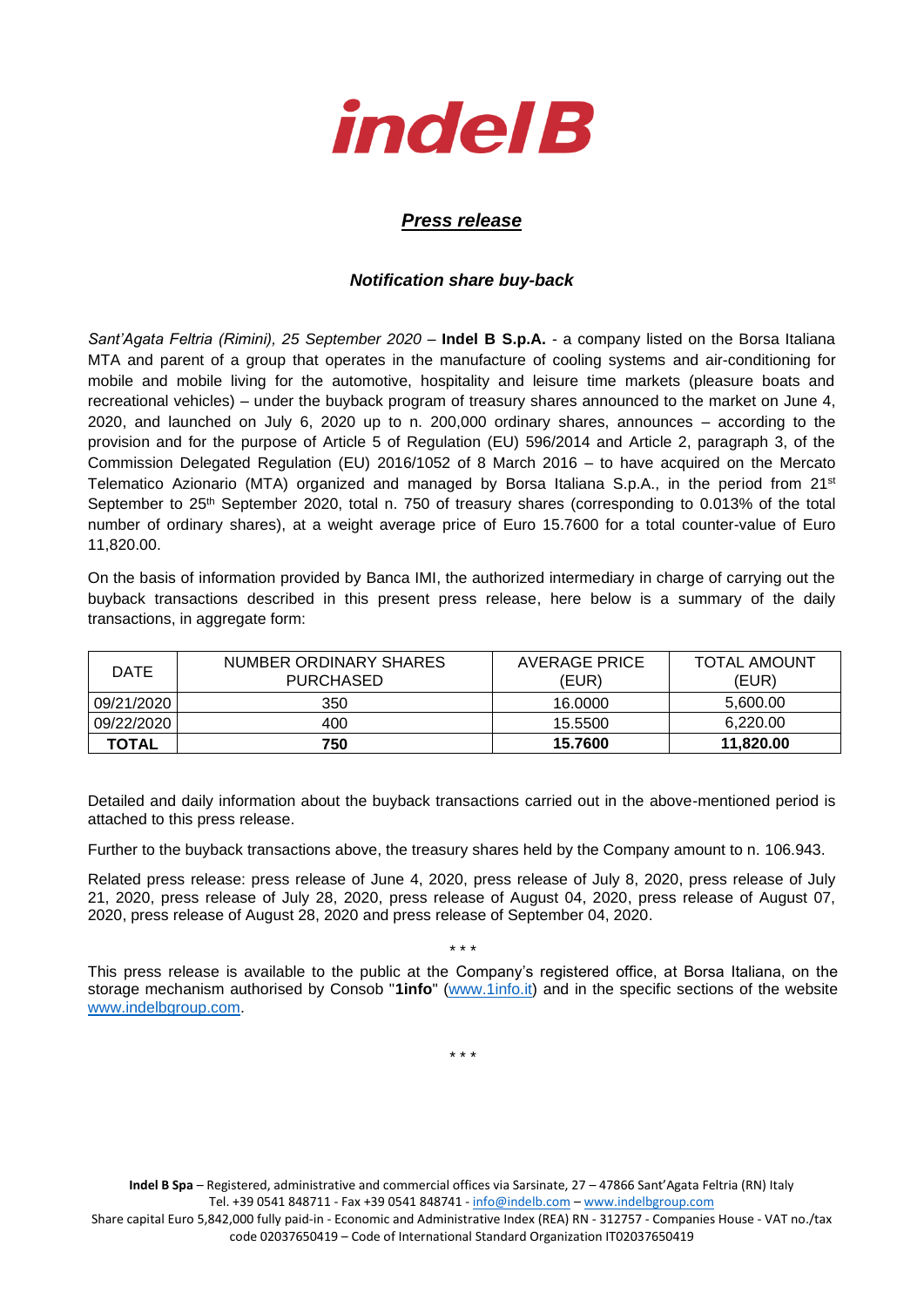*Indel B S.p.A. is a company listed on the MTA segment of the Italian stock exchange and is controlled by AMP.FIN S.r.l., in turn held entirely by the Berloni family. Indel B S.p.A. heads an important Group that operates worldwide and*  has been active for the last 50 years in the mobile cooling sector applicable to the Automotive, Leisure time and Hospitality cooling segments. The Group also operates in mobile climate control, with specific reference to the *Automotive market, represented by commercial vehicles, minibuses, ambulances, agricultural and earth-moving machinery, and in the Cooling Appliances sector, which mainly comprises cellars for storing wine and small refrigerators for storing milk. The company has a market cap of approximately Euro 91 million.*

## **Contact details**

| <i>INDEL B</i>              | POLYTEMS HIR                   | FAST-COM                       |
|-----------------------------|--------------------------------|--------------------------------|
| CFO & IR                    | IR and Financial Disclosures   | Media Relations                |
| Mirco Manganello            | Bianca Fersini Mastelloni      | Paolo Santagostino             |
| +39 0541 848 711            | +39 06.69923324; +39 336742488 | +39 349 3856585                |
| mirco.manganello@indelb.com | b.fersini@polytemshir.it       | paolo.santagostino@fast-com.it |